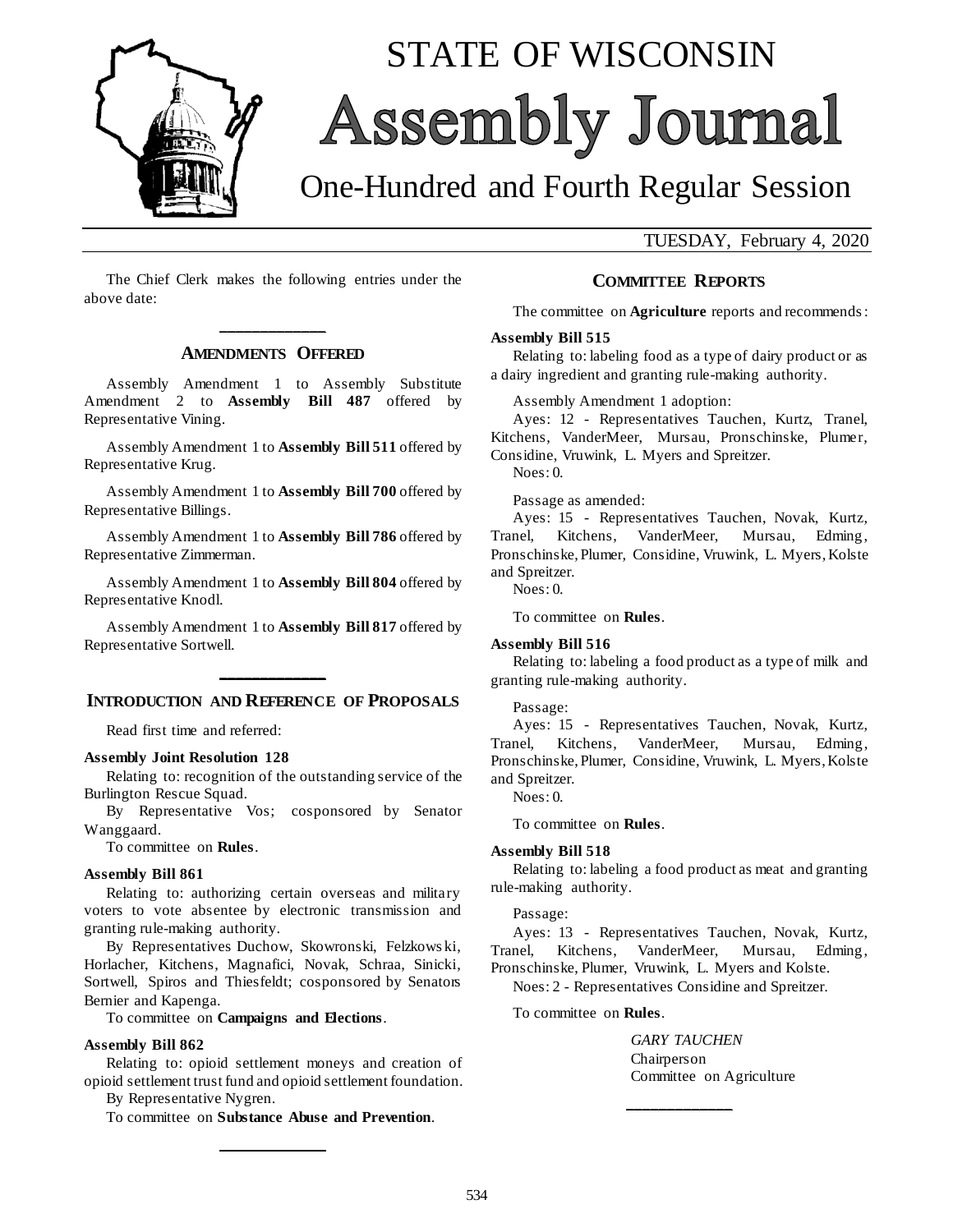The committee on **Campaigns and Elections** reports and recommends:

#### **Assembly Bill 89**

Relating to: vacancies in elective offices in cities and villages.

Assembly Amendment 1 to Assembly Substitute Amendment 1 adoption:

Ayes: 8 - Representatives Tusler, Sanfelippo, Brandtjen, Sortwell, Murphy, Zamarripa, Subeck and Spreitzer. Noes: 0.

Assembly Substitute Amendment 1 adoption: Ayes: 8 - Representatives Tusler, Sanfelippo, Brandtjen, Sortwell, Murphy, Zamarripa, Subeck and Spreitzer. Noes: 0.

Passage as amended:

Ayes: 8 - Representatives Tusler, Sanfelippo, Brandtjen, Sortwell, Murphy, Zamarripa, Subeck and Spreitzer.

 $N$ oes: 0.

To committee on **Rules**.

#### **Assembly Bill 342**

Relating to: time for issuing a certificate of election.

Passage:

Ayes: 8 - Representatives Tusler, Sanfelippo, Brandtjen, Sortwell, Murphy, Zamarripa, Subeck and Spreitzer.  $N$ oes: 0.

To committee on **Rules**.

*RON TUSLER* Chairperson Committee on Campaigns and Elections

The committee on **Corrections** reports and recommends :

**\_\_\_\_\_\_\_\_\_\_\_\_\_**

#### **Assembly Bill 653**

Relating to: providing medication and a valid prescription to a prisoner upon release.

Assembly Substitute Amendment 2 adoption:

Ayes: 8 - Representatives Schraa, Hutton, Brandtjen, James, Kurtz, Bowen, Goyke and Stubbs.

Noes: 0.

Passage as amended:

Ayes: 8 - Representatives Schraa, Hutton, Brandtjen, James, Kurtz, Bowen, Goyke and Stubbs.

**\_\_\_\_\_\_\_\_\_\_\_\_\_**

Noes: 0.

To committee on **Rules**.

*MICHAEL SCHRAA* Chairperson Committee on Corrections

The committee on **Criminal Justice and Public Safety** reports and recommends:

#### **Assembly Bill 175**

Relating to: causing bodily harm to a nurse and providing a penalty.

Assembly Substitute Amendment 1 adoption:

Ayes: 12 - Representatives Spiros, Sortwell, Ott, Steffen, Horlacher, Novak, Schraa, Crowley, Emerson, Duchow,

Stubbs and McGuire.

Noes: 1 - Representative Spreitzer.

Passage as amended:

Ayes: 11 - Representatives Spiros, Sortwell, Ott, Steffen, Horlacher, Novak, Schraa, Crowley, Duchow, Stubbs and McGuire.

Noes: 2 - Representatives Emerson and Spreitzer.

To committee on **Rules**.

*JOHN SPIROS* Chairperson Committee on Criminal Justice and Public Safety

**\_\_\_\_\_\_\_\_\_\_\_\_\_** The committee on **Education** reports and recommends:

#### **Assembly Bill 223**

Relating to: supplemental state aid for consolidated school districts and making an appropriation.

Passage:

Ayes: 11 - Representatives Thiesfeldt, Kitchens, Jagler, Wittke, Rodriguez, Mursau, Ramthun, Wichgers, Bowen, L. Myers and Vruwink.

Noes: 2 - Representatives Pope and Hebl.

To committee on **Rules**.

*JEREMY THIESFELDT* Chairperson Committee on Education

**\_\_\_\_\_\_\_\_\_\_\_\_\_** The committee on **Health** reports and recommends:

#### **Assembly Bill 542**

Relating to: allowing reimbursement of certain expenses for patients participating in cancer clinical trials.

#### Passage:

Ayes: 15 - Representatives Sanfelippo, Kurtz, Rodriguez, Edming, Skowronski, Wichgers, Murphy, VanderMeer, Felzkowski, Magnafici, Kolste, Riemer, Subeck, Anderson and Vining.

Noes: 0.

#### To committee on **Rules**.

### **Assembly Bill 558**

Relating to: certificates to practice respiratory care.

Passage:

Ayes: 15 - Representatives Sanfelippo, Kurtz, Rodriguez, Edming, Skowronski, Wichgers, Murphy, VanderMeer,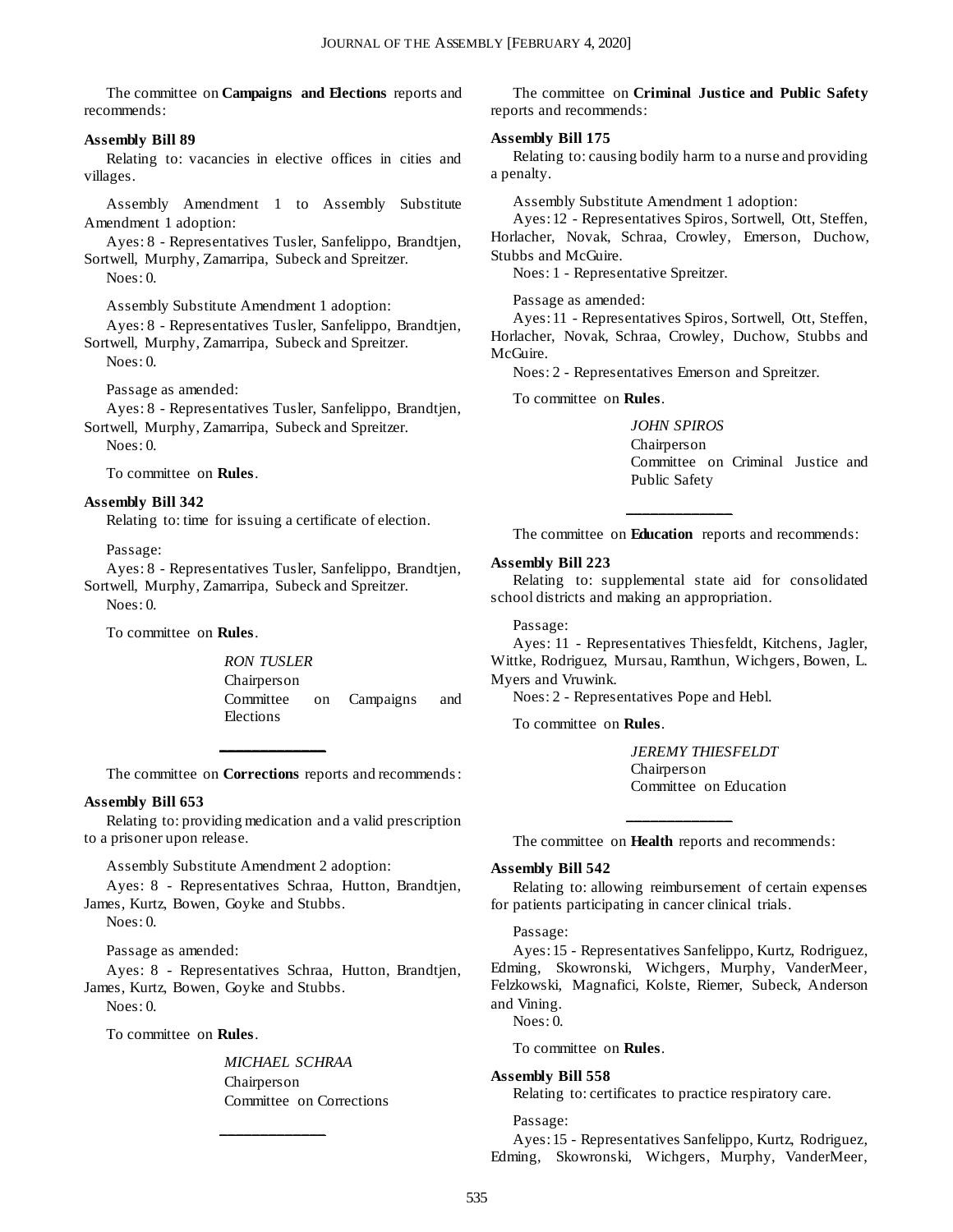Felzkowski, Magnafici, Kolste, Riemer, Subeck, Anderson and Vining.

Noes: 0.

To committee on **Rules**.

#### **Assembly Bill 583**

Relating to: practicing as a physician assistant or nurse while performing official duties for the armed services or federal health services.

#### Passage:

Ayes: 15 - Representatives Sanfelippo, Kurtz, Rodriguez, Edming, Skowronski, Wichgers, Murphy, VanderMeer, Felzkowski, Magnafici, Kolste, Riemer, Subeck, Anderson and Vining.

 $N$ oes: 0.

To committee on **Rules**.

#### **Assembly Bill 660**

Relating to: reimbursement under the Medical Assistance program for complex rehabilitation technology.

Assembly Amendment 2 adoption:

Ayes: 13 - Representatives Sanfelippo, Kurtz, Rodriguez, Edming, Skowronski, Wichgers, Murphy, VanderMeer, Felzkowski, Magnafici, Subeck, Anderson and Vining.

Noes: 2 - Representatives Kolste and Riemer.

Assembly Amendment 4 adoption:

Ayes: 13 - Representatives Sanfelippo, Kurtz, Rodriguez, Edming, Skowronski, Wichgers, Murphy, VanderMeer, Kolste, Riemer, Subeck, Anderson and Vining.

Noes: 2 - Representatives Felzkowski and Magnafici.

Passage as amended:

Ayes: 15 - Representatives Sanfelippo, Kurtz, Rodriguez, Edming, Skowronski, Wichgers, Murphy, VanderMeer, Felzkowski, Magnafici, Kolste, Riemer, Subeck, Anderson and Vining.

Noes: 0.

To committee on **Rules**.

*JOE SANFELIPPO* Chairperson Committee on Health

**\_\_\_\_\_\_\_\_\_\_\_\_\_** The committee on **Judiciary** reports and recommends:

#### **Assembly Bill 719**

Relating to: adopting modifications to, and renaming, the Uniform Fraudulent Transfer Act.

Passage:

Ayes: 7 - Representatives Ott, Horlacher, Thiesfeldt, Tusler, Kerkman, Anderson and Hebl.

Noes: 0.

To committee on **Rules**.

#### **Assembly Bill 724**

Relating to: hearing timelines for juveniles in custody.

Passage:

Ayes: 5 - Representatives Ott, Horlacher, Thiesfeldt, Tusler and Kerkman.

Noes: 2 - Representatives Anderson and Hebl.

To committee on **Rules**.

*JIM OTT* Chairperson Committee on Judiciary

The committee on **State Affairs** reports and recommends:

**\_\_\_\_\_\_\_\_\_\_\_\_\_**

#### **Assembly Bill 216**

Relating to: issuance by municipalities of alcohol beverage operator's licenses.

#### Passage:

Ayes: 13 - Representatives Swearingen, Tauchen, Jagler, Schraa, Knodl, Kuglitsch, Summerfield, Kulp, Vorpagel, Ohnstad, Stubbs, Crowley and McGuire.

Noes: 0.

To committee on **Rules**.

*ROB SWEARINGEN* Chairperson Committee on State Affairs

# **\_\_\_\_\_\_\_\_\_\_\_\_\_ COMMUNICATIONS**

February 4, 2020

Patrick E. Fuller Assembly Chief Clerk 17 West Main Street, Suite 401 Madison, WI 53703

Dear Chief Clerk Fuller:

Please add my name as a co-author of Assembly Bill 858, relating to opioid and methamphetamine data system and making an appropriation.

**\_\_\_\_\_\_\_\_\_\_\_\_\_**

Sincerely, *KEN SKOWRONSKI* State Representative 82nd Assembly District

February 4, 2020

Patrick E. Fuller Assembly Chief Clerk 17 West Main Street, Suite 401 Madison, WI 53703

#### Dear Chief Clerk Fuller:

Please add my name as a co-author of Assembly Bill 508, relating to housing and homelessness; workforce development; community action agencies; poverty reports; mental health; public assistance advisory committee; economic security; adverse childhood experiences reports;